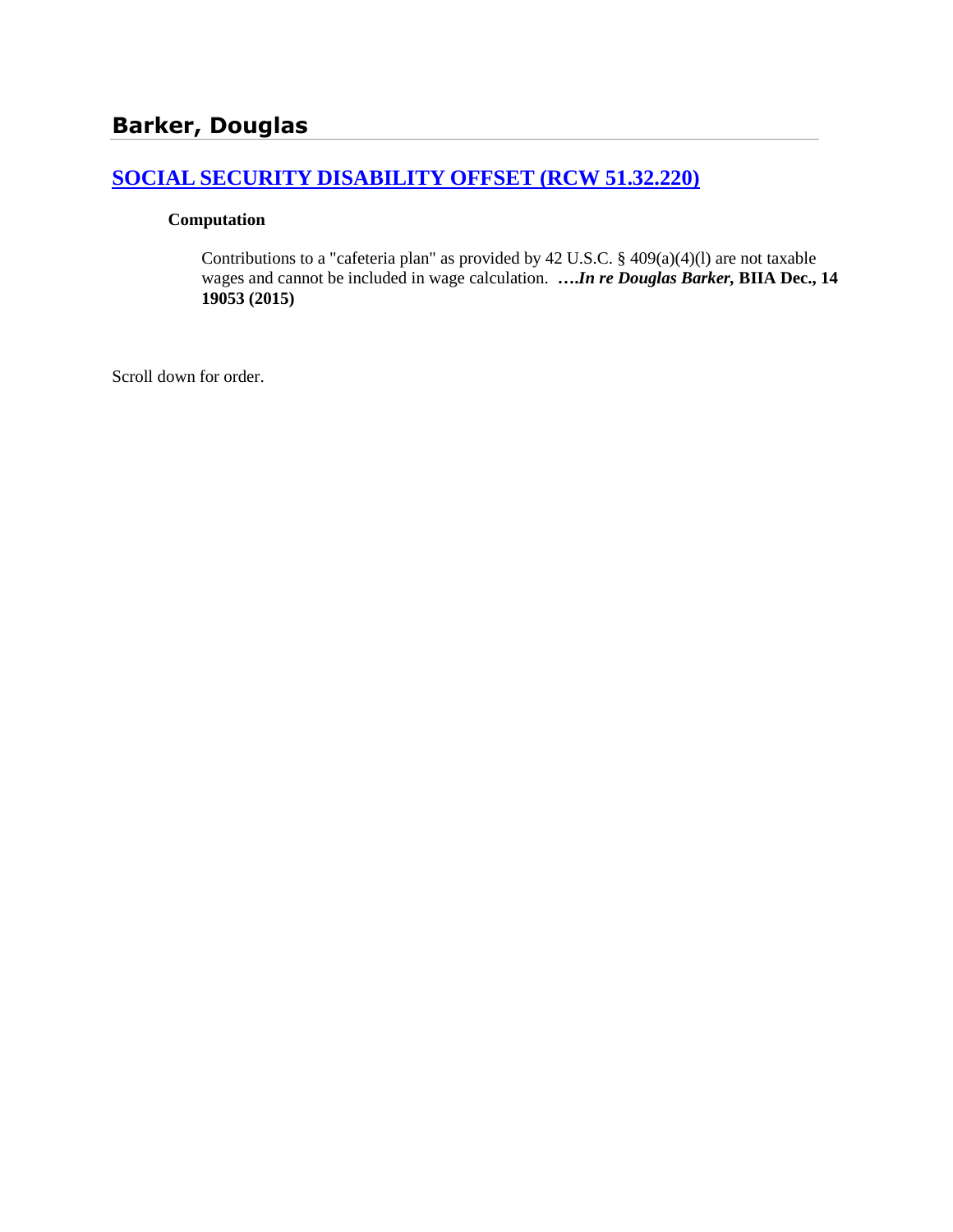### **BEFORE THE BOARD OF INDUSTRIAL INSURANCE APPEALS STATE OF WASHINGTON**

**)**

**IN RE: DOUGLAS A. BARKER ) DOCKET NOS. 14 19053, 14 19054 & 14 19055**

**CLAIM NO. AN-90329 ) DECISION AND ORDER**

APPEARANCES:

Claimant, Douglas A. Barker, by Karmy Law Office, PLLC, per Jill A. Karmy

Employer, Northwest Hardwoods, Inc., by Vigilant Counsel for Employers, None

Retrospective Rating Group, Vigilant Retro No. 00068, None

Department of Labor and Industries, by The Office of the Attorney General, per Crystal Schlanbusch

In Docket No. 14 19053, the claimant, Douglas A. Barker, filed an appeal with the Board of Industrial Insurance Appeals on June 30, 2014, from an order of the Department of Labor and Industries dated June 16, 2014. In this order, the Department affirmed a prior order dated March 12, 2014, in which it affirmed the Department order dated January 8, 2014. In the order dated January 8, 2014, the Department adjusted Mr. Barker's time-loss compensation benefits rate based on his receipt of social security benefits. The new time-loss compensation benefits rate, effective January 1, 2014, was \$1,309.25 per month, based on receipt of \$2,067.00 per month in social security benefits and a determination his highest year's earnings were \$50,645.30 in 2012. In the January 8, 2014 order, the Department also assessed an overpayment of \$1,763.28 based on the time-loss compensation benefits Mr. Barker would receive during January 2014 because the offset could not be implemented until February 1, 2014. The Department order is **REVERSED AND REMANDED**.

In Docket No. 14 19054, Mr. Barker filed an appeal with the Board on June 30, 2014, from a Department order dated June 23, 2014. In this order, the Department affirmed a prior order dated March 20, 2014, in which it adjusted Mr. Barker's time-loss compensation benefits rate to \$1,437.60 per month, based on a change in his healthcare benefits in the amount of \$727.26 per month. The adjustment also was based on the social security offset calculation in the Department's January 8,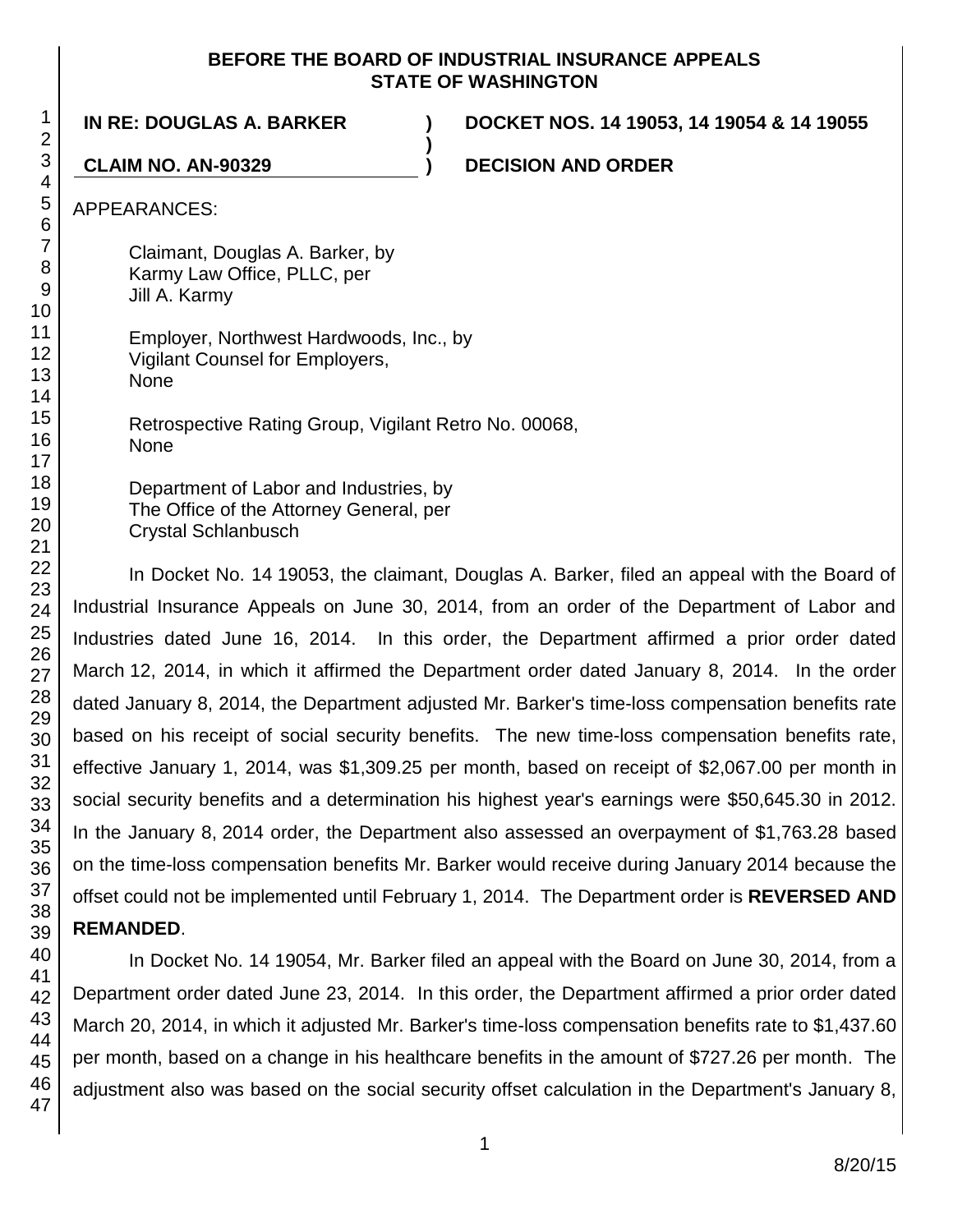2014 order, the subject of the above appeal. The Department order is **REVERSED AND REMANDED**.

In Docket No. 14 19055, Mr. Barker filed an appeal with the Board on June 30, 2014, from a Department order dated June 24, 2014. In this order, the Department affirmed a prior order dated March 19, 2014, in which it determined Mr. Barker's total gross wages in his job-of-injury were \$5,213.85 per month. This calculation was based on an hourly pay of \$23.02 per hour, and work hours of 8 hours per day, 5 days per week, with additional wages of \$727.26 per month for health care benefits and \$435.07 per month in overtime, and a marital status of married with no dependents. In the March 19 2014 order, the Department also stated this compensation rate would continue to be reduced by the social security offset established in the January 8, 2014 order. The Department order is **REVERSED AND REMANDED**.

#### **SUMMARY**

As provided by RCW 51.52.104 and RCW 51.52.106, this matter is before the Board for review and decision on a timely Petition for Review filed by Mr. Barker to a Proposed Decision and Order dated on June 17, 2015. In Docket No. 14 19055, our industrial appeals judge reversed the June 24, 2014 order because the parties stipulated the March 19, 2014 wage order it affirmed was incorrect. Our judge affirmed the orders involved in the remaining two appeals.

Mr. Barker's total gross wages at the time of his injury were \$5,286.45 per month, \$72.60 more than the \$5,213.85 total wages set forth in the March 19, 2014 order. We agree with our judge's disposition of Docket No. 14 19055.

The issues in Docket No. 14 19053 are whether the Department correctly calculated Mr. Barker's social security offset; his revised time-loss compensation benefits rate based on the offset; and the overpayment for time-loss compensation benefits he received in January 2014, before the offset could be implemented. At issue in Docket No. 14 19054 is whether a revised March 20, 2014 wage order issued one day after the March 19, 2014 wage order involved in Docket No. 14 19055 is correct. The March 20, 2014 order includes the reduction in Mr. Barker's time-loss compensation benefits rate based on his social security offset as calculated in the order involved in Docket No. 14 19053.

Mr. Barker maintains the Department miscalculated his social security offset because its determination of his highest year earnings in 2012 was too low. He argues the Department should include \$2,268.24 paid to a cafeteria plan when calculating his earnings for that year. He maintains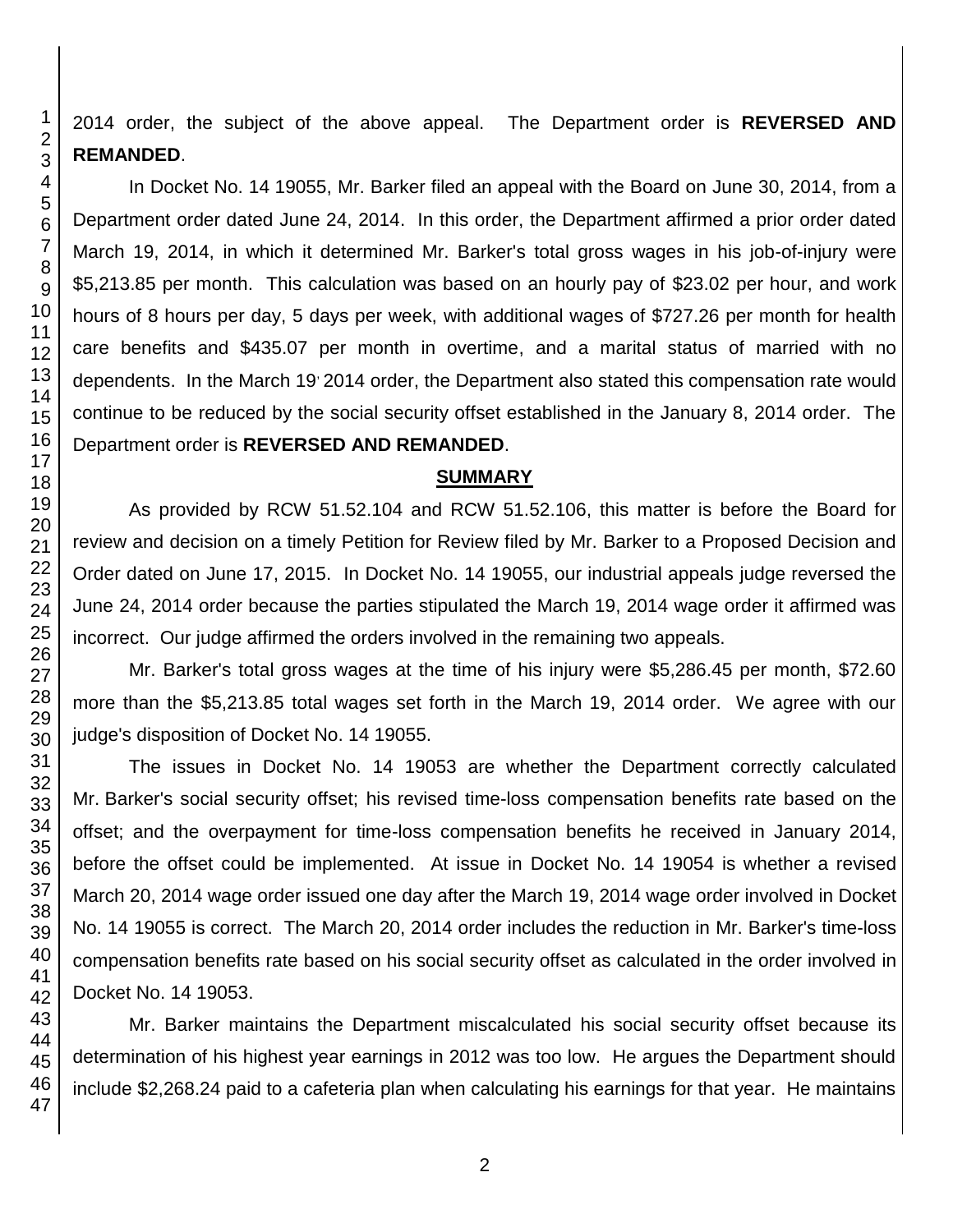the Department should be ordered to recalculate his social security offset; his time-loss compensation benefits rate after the offset is implemented; and the overpayment for the benefits he received in January 2014. However, even if we conclude the sum paid into the cafeteria plan should not be included when totaling his highest year earnings, he still maintains the orders involved in Docket Nos. 14 19053 and 14 19054 should be reversed. He argues the increase in his wage order would alter the calculations that are the basis for the orders involved in those appeals.

We have concluded Mr. Barker's 2014 contributions to his cafeteria plan should not be included in his highest year earnings. Our judge held this sum should not be included because it was not subject to social security or federal income taxes. We agree with this conclusion. However, Mr. Barker maintains the federal statutes mandate the inclusion of this sum in his highest year earnings. We disagree with his analysis of the relevant statutory language. We agree the increase in Mr. Barker's wage order should cause the reversal of his two companion appeals. All of the current and past time-loss compensation benefits paid to Mr. Barker must be recalculated based on his increased wage rate. The calculation of Mr. Barker's social security offset and the resulting overpayment for the time-loss compensation benefits he received during January 2014 should also be made using his corrected time-loss rate. The wage order involved in Docket No. 14 19054 also must be recalculated based on his increased wage rate and on any resulting reduction in the amount of his social security offset. We are reversing all three orders involved in this consolidated appeals.

#### **DECISION**

#### **Factual Basis and Statutory Framework**

These consolidated appeals were decided based on stipulated facts. The parties have agreed Mr. Barker's wages at the time of his injury were \$5,286.45 a month, \$72.60 a month higher than the Department's March 19 2014 wage order. His gross income included the same additional wages for health care benefits (\$727.26) and overtime (\$435.07) listed in the Department's March 19, 2014 wage order.

The following stipulations relate to the social security offset calculation. Mr. Barker's highest earning year was 2012, when he was paid \$53,313.54 in gross wages. However, the Internal Revenue Service (IRS) only counted \$50,645.30 of this sum as taxable income for that year. Similarly, that is the same amount that was subject to social security taxes. His gross wages for 2012 included \$2,268.24 he contributed to an IRS Section 125 Cafeteria Plan out of his pretax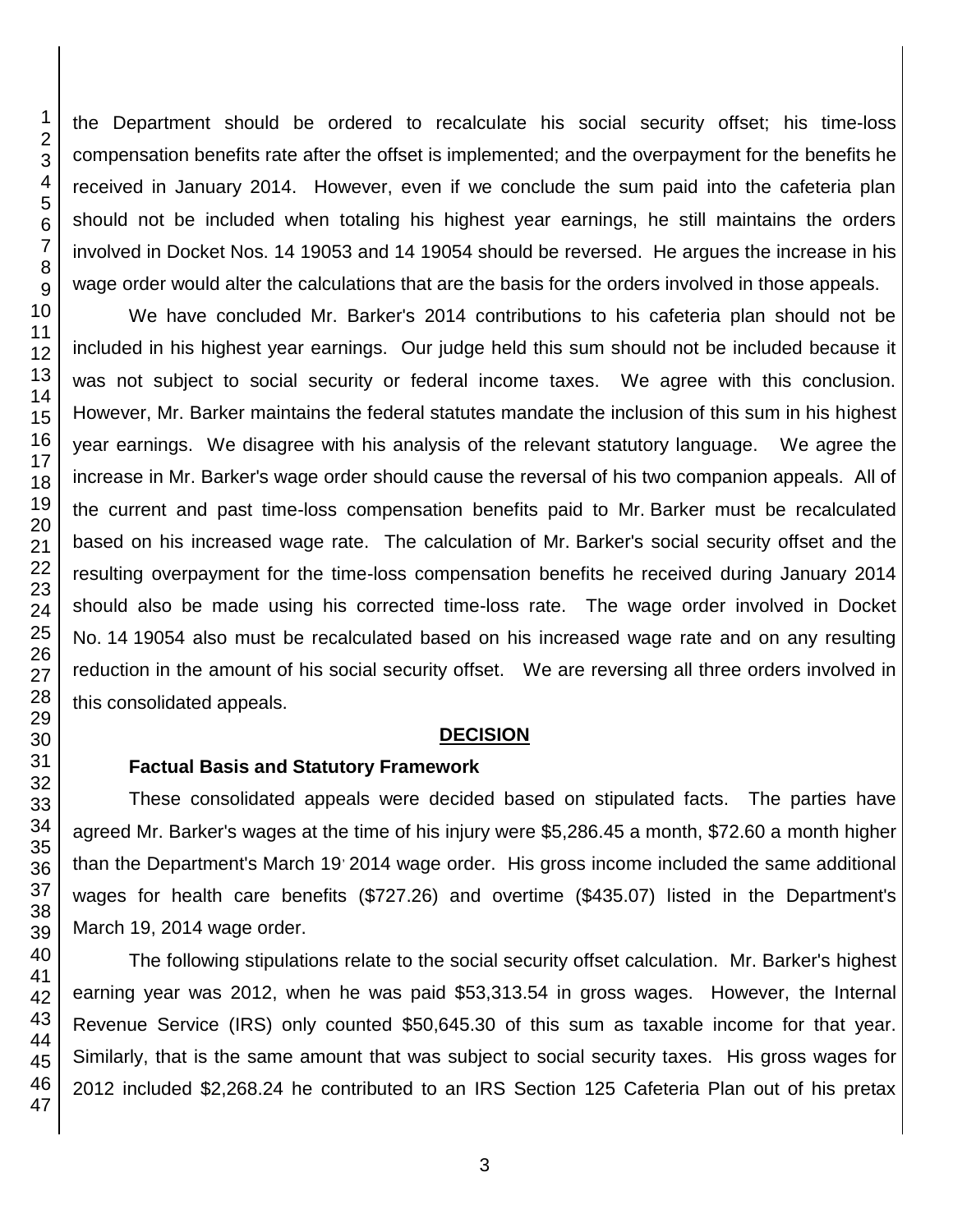earnings. The cafeteria plan offered to him by his employer is defined by this statute as an employee benefit plan under which he could "choose among 2 or more benefits consisting of cash and qualified benefits."<sup>1</sup> A qualified benefit is further defined in the federal code as "any benefit  $\dots$ not includible in the gross income of the employee." 2 A *Labor and Employment Law* treatise clarifies that:

Cafeteria plans are formal written arrangements established by an employer to give its employees an opportunity to purchase health, child care, life insurance, and other benefits from a menu of several benefits. Because cash is always the basic benefit offered in a cafeteria plan, employees covered by such plans are able to forego taxable cash in favor of selecting a non-taxable benefit and paying for the benefit with before-tax dollars.

If it were not for the special tax rules applicable to cafeteria plans, merely giving an employee the right to choose cash instead of some other non-taxable benefit available under a cafeteria plan would, under the tax principle of constructive receipt, result in the taxation of the cash to the employee. Of course, if the employee actually chooses the cash, he or she will be subject to taxation on that amount. The cafeteria plan rules carve out an exception to the constructive receipt doctrine, and permit an employee to have the choice of cash or a non-taxable benefit.

Accordingly, even though the parties' stipulation did not specify how the sum Mr. Barker contributed to his cafeteria plan was used, we know he had his taxable earnings in 2012 reduced by \$2,268.24. His contributions to his cafeteria plan were ostensibly used for health or child care expenses, life insurance, or other benefits. Mr. Barker chose to forego wages so he could use pretax dollars to purchase an employee benefit, reducing his taxable income. He is now seeking to have his contributions to his cafeteria plan included in his 2012 wages because that would reduce his social security offset and increase the time-loss compensation benefits he can retain. The total monthly social security and time-loss compensation benefits a worker can receive is 80 percent of his or her average current earnings (ACE). Mr. Barker's ACE is one-twelfth of his total wages in his highest earnings year. His highest earnings year was 2012. Mr. Barker wants to include the \$2,268.24 in his ACE because that would increase the 80 percent cap on the total benefits he can retain.

- l 26 USC 125(d)(1)(B).
- 26 USC 125(f)(1).

6-159 *Labor and Employment Law* 159.01 (published by Matthew Bender & Co. 2015).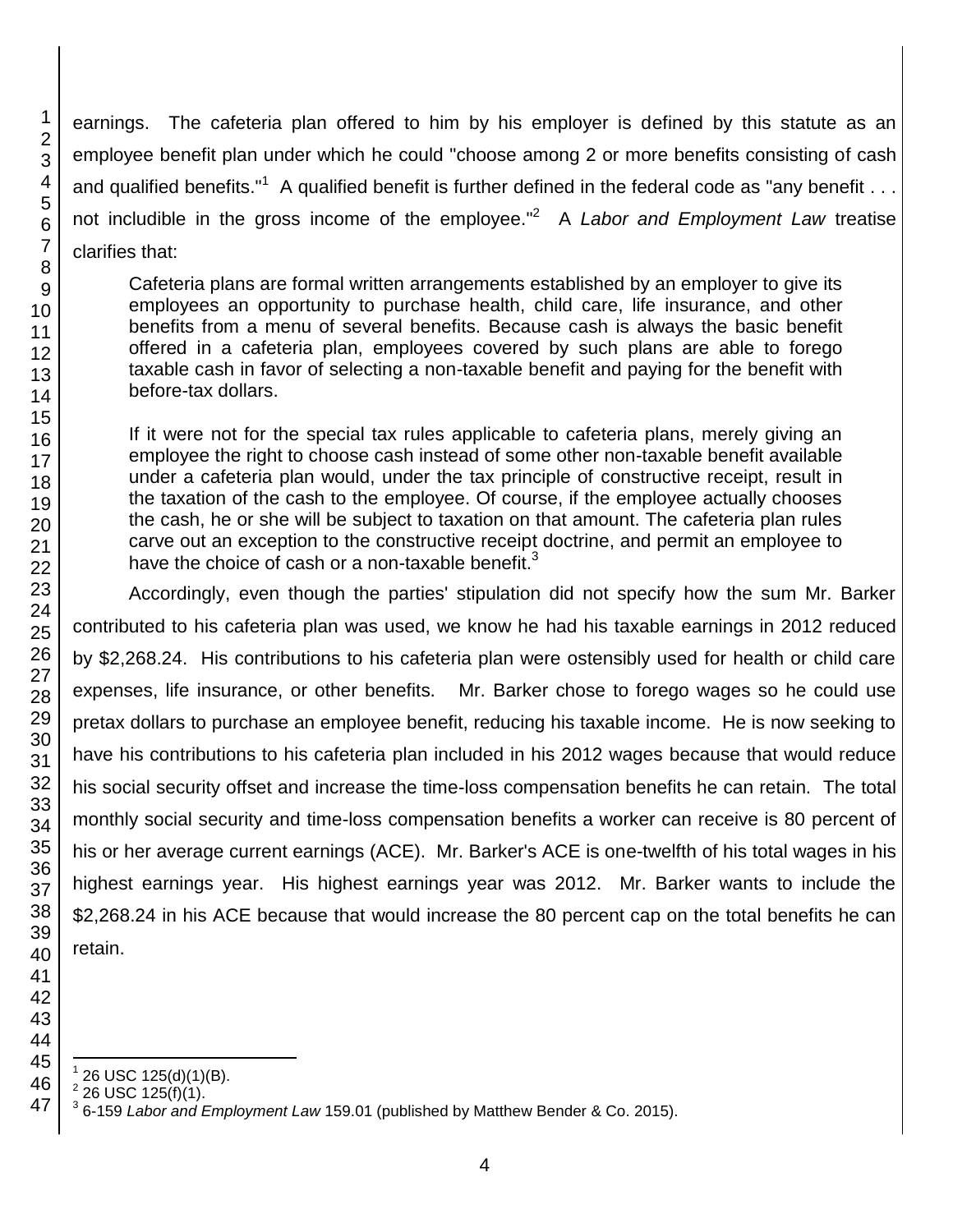## **DISCUSSION**

As our industrial appeals judged noted, the Board has held the Department must use the definition of wages found in federal law when determining a worker's ACE.<sup>4</sup> In *David Short*, we cited three federal cases stating that a worker's earnings for the purpose of computing his ACE are those subject to social security taxes. Our holding also follows two prior Board decisions affirming that the Department's calculations of ACE should be based on the same definition of wages used by the Social Security Administration.<sup>5</sup> Since the parties stipulated Mr. Barker's \$2,268.24 contributions to his cafeteria plan were not subject to social security taxes, they cannot be included in his ACE.

Mr. Barker, however, maintains the federal statute, 42 USC 409(a)(4)(I), requires that his contributions to a cafeteria plan be included in his ACE. This statute defines wages for the purpose of determining a worker's ACE. The pertinent language states that wages shall **not** include:

> [a]ny payment made to, or on behalf of, an employee . . . under a cafeteria plan (within the meaning of section 125 of the Internal Revenue Code of 1986) if such payment would not be treated as wages without regard to such plan and it is reasonable to believe that …section 125 would not treat any wages as constructively received.

Despite its obtuse language, this statute's meaning can be discerned. This section states a worker's wages cannot include any payment made to a cafeteria plan if that sum would not be treated as wages by the IRS. We know Mr. Barker's 2012 contributions of \$2,268.24 to his cafeteria plan were not subject to federal income tax. The prior quotation from the *Labor and Employment Law* treatise explains the constructive receipt doctrine does not apply to the \$2,268.24 used to purchase cafeteria plan benefits and the contributions are not taxable. Because his contributions to his cafeteria plan would not have been treated as wages by the IRS, they cannot be included in his wages when calculating his ACE. We accordingly conclude federal law does not require Mr. Barker's contributions to his cafeteria plan to be included in his 2012 wages.

The Department correctly calculated Mr. Barker's ACE. However, because the Department has admitted it did not correctly calculate his wages at the time of his injury, it still must recalculate the offset amount. The increase in Mr. Barker's wages should cause an increase in his time-loss benefits. An offset order must be based on a correct monthly time-loss rate. An increase in

 $\overline{\phantom{a}}$ *In re David Short,* Dckt. No. 03 19518, at 3 (August 23, 2004)*.*

 *In re Laverne McKenna*, BIIA Dec., 49,873 (1978); *In re Joan B. Varnado,* Dckt. No. 09 15790 (September 22, 2010). USC 409(a)(4)(l).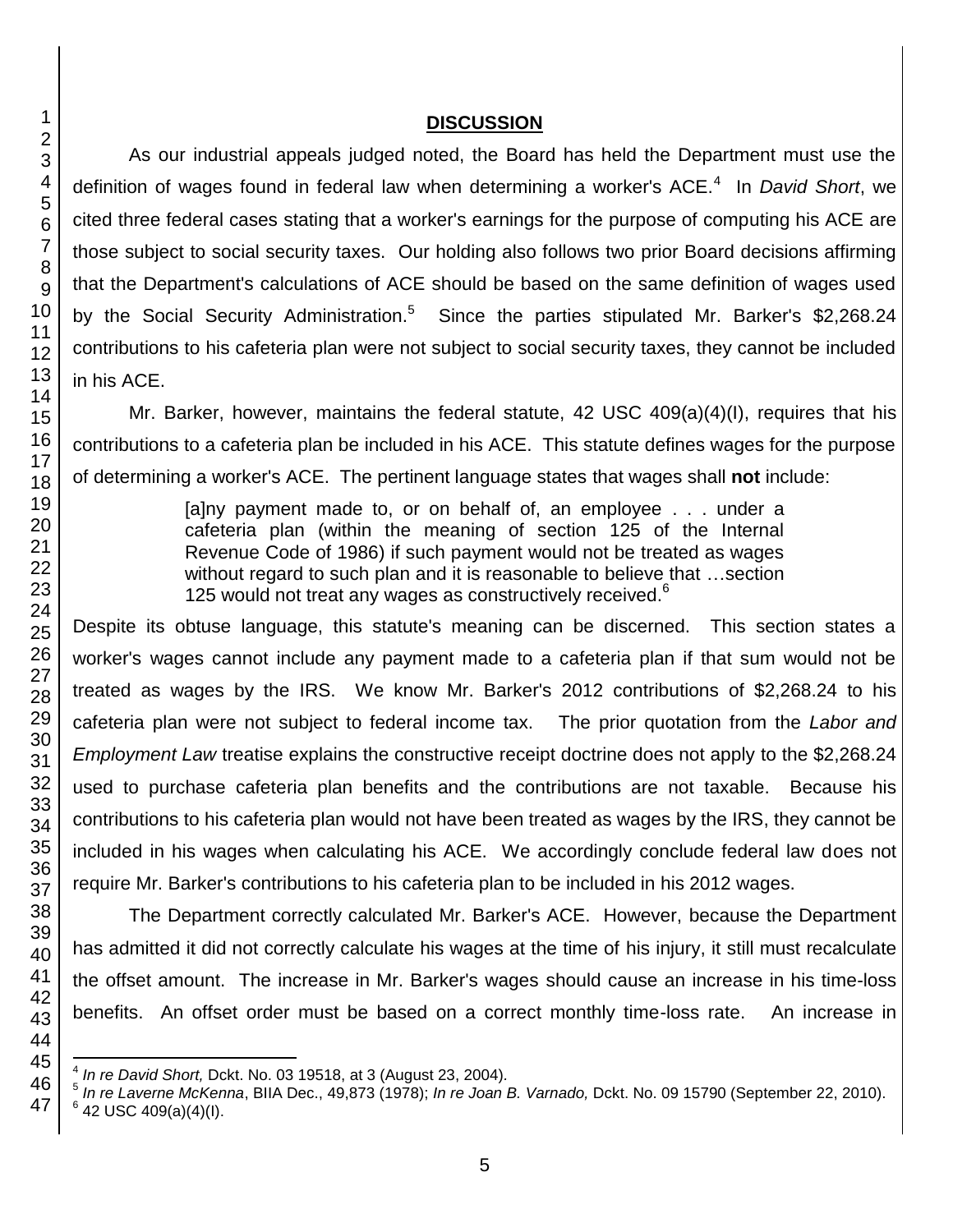Mr. Barker's time-loss rate would increase the benefits he should have been paid during January 2014. This should result in a change in the overpayment for the time-loss benefits paid to him during that month. The June 16, 2014 Department order should be reversed so the Department can recalculate his social security offset and the resulting overpayment based on the correct time-loss compensation benefits rate. Similarly, the March 20, 2014 order in which the Department changed Mr. Barker's time-loss compensation benefits rate must be based on the increased wage order, and a correctly calculated offset order.

We therefore are reversing all three orders before us so the Department can recalculate Mr. Barker's time-loss compensation benefits rate and also recalculate his social security offset and the resulting overpayment based on the correct time-loss rate.

## **FINDINGS OF FACT**

- 1. On August 12, 2014, an industrial appeals judge certified that the parties agreed to include the Jurisdictional History, as amended, in the Board record solely for jurisdictional purposes.
- 2. The Department's June 16, 2014 social security offset order was based on a determination Mr. Barker's highest year earnings were \$50,645.30 in 2012. The Department did not include the \$2,268.24 Mr. Barker contributed out of his pretax earnings in 2012 to an Internal Revenue Code Section 125 Cafeteria Plan in its calculation of "average current earnings" to determine the amount of the social security offset against Mr. Barker's time-loss compensation benefits payments.
- 3. At the time of Mr. Barker's December 7, 2012 industrial injury, he was married with no dependants. His wages were \$5,286.45 per month, which includes additional wages of \$727.26 per month for employer-contributed health care benefits and \$435.07 per month for overtime.

## **CONCLUSIONS OF LAW**

- 1. The Board of Industrial Insurance Appeals has jurisdiction over the parties and subject matter in these appeals.
- 2. The "average current earnings" provisions of 42 USC 424a of the federal code govern the calculation of the maximum amount of combined social security and time-loss compensation benefits a worker can retain after he receives social security benefits and is used by the Department to determine the proper social security offset by which his time-loss compensation benefits will be reduced based on his social security income. "Average current earnings" are those earnings subject to social security and federal income taxes under federal law and do not include contributions out of pretax earnings to a Section 125 Cafeteria Plan. 42 USC 409(a)(4)(I).